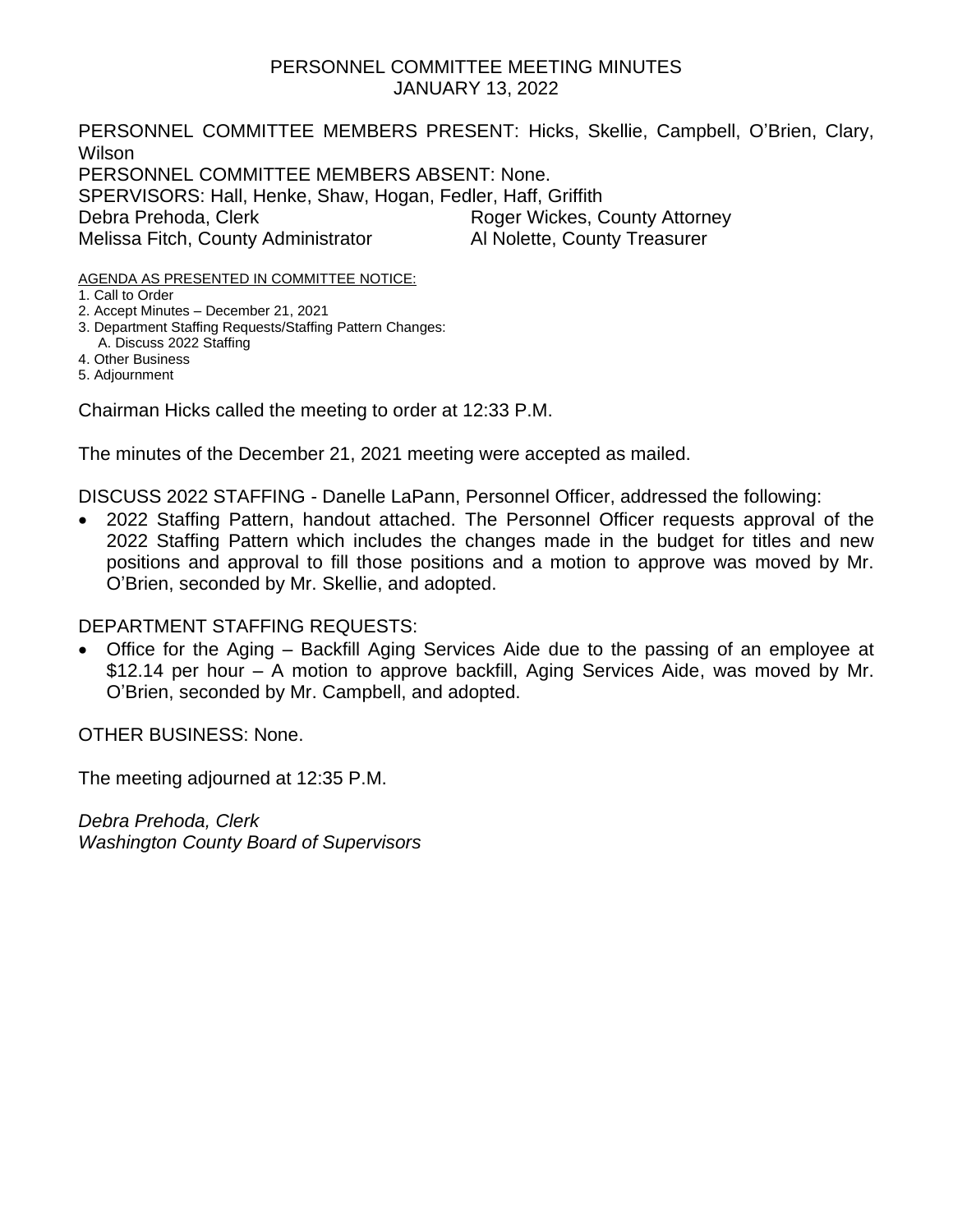Seasonal position staffing levels can be changed at the sole discretion of the Personnel Director (Personnel Comm 8/10/17).

|                              |                                                      |              |                                | 2022                        |                |                                                       |
|------------------------------|------------------------------------------------------|--------------|--------------------------------|-----------------------------|----------------|-------------------------------------------------------|
| <b>DEPARTMENT / ACCOUNT</b>  | <b>JOB TITLE</b>                                     | <b>HOURS</b> | <b>FT</b>                      | PT                          | <b>TOTAL</b>   |                                                       |
| <b>GENERAL FUND</b>          |                                                      |              |                                |                             |                |                                                       |
| <b>LEGISLATIVE BOARD</b>     | A1010 Supervisor                                     | elected      | $\mathbf 0$                    | 17                          |                | 17 (includes Budget Officer, Chairman, Vice-Chairman) |
|                              |                                                      |              | $\mathbf 0$                    | 17                          | 17             |                                                       |
|                              |                                                      |              |                                |                             |                |                                                       |
| <b>CLERK OF THE BOARD</b>    | A1040 Clerk of the Board                             | exempt       | $\mathbf{1}$                   | $\mathbf 0$                 |                |                                                       |
|                              | Senior Audit Clerk                                   | 40           | $\overline{2}$                 | $\mathsf{O}\xspace$         |                | 2 {one position stipend, Deputy COB},                 |
|                              | Senior Account Clerk                                 | 40           | $\mathbf 0$                    | $\mathbf{1}$                |                |                                                       |
|                              |                                                      |              | 3                              | $\mathbf{1}$                |                |                                                       |
| <b>DISTRICT ATTORNEY</b>     | A1165 District Attorney                              | elected      | $\mathbf{1}$                   | 0                           |                |                                                       |
|                              | Chief Assistant District Attorney                    | exempt       | $\mathbf{1}$                   | $\mathbf 0$                 |                |                                                       |
|                              | <b>Supervising Assistant District Attorney</b>       | exempt       | $\overline{2}$                 | $\mathbf 0$                 |                |                                                       |
|                              | Assistant District Attorney                          | exempt       | $\mathbf{3}$                   | $\mathbf 0$                 |                |                                                       |
|                              | Legal Assistant                                      | 40           | 5                              | $\mathsf 0$                 |                |                                                       |
|                              | Senior Crime Victim Advocate                         | exempt       | $\overline{1}$                 | $\mathbf{0}$                |                |                                                       |
|                              | Crime Victim Advocate                                | exempt       | $\mathbf{1}$                   | $\mathbf 0$                 |                |                                                       |
|                              | Crime Victim Advocate Assistant                      | 40           | $\mathbf{1}$                   | $\mathbf 0$                 |                |                                                       |
|                              | Secretary to District Attorney                       | 40           | $\overline{1}$                 | $\mathsf 0$                 |                |                                                       |
|                              | Senior Investigators (PT)                            | vary         | $\mathbf 0$                    | $\mathbf{1}$                |                |                                                       |
|                              | Clerk                                                | 40           | $\mathbf{1}$                   | $\mathbf 0$                 |                |                                                       |
|                              |                                                      |              | 17                             | $\mathbf{1}$                | 18             |                                                       |
|                              |                                                      |              |                                |                             |                |                                                       |
| <b>PUBLIC DEFENDER</b>       | A1170 Public Defender                                | exempt       | $\mathbf{1}$                   | $\mathbf 0$                 |                |                                                       |
|                              | Supervising Assistant Public Defender                | exempt       | $\overline{2}$                 | $\mathbf 0$                 |                |                                                       |
|                              | Assistant Public Defender                            | exempt       | $\overline{4}$                 | $\mathbf 0$                 |                |                                                       |
|                              | Assistant Public Defender (PT)                       | exempt       | 0                              | $\overline{2}$              |                |                                                       |
|                              | Senior Legal Assistant                               | 40           | $\mathbf{1}$                   | $\mathbf 0$                 |                |                                                       |
|                              | Legal Assistant                                      | 40           | $\overline{2}$                 | $\mathsf 0$                 |                |                                                       |
|                              | Secretary to the Public Defender                     | 35           | $\overline{1}$                 | $\mathbf 0$                 |                |                                                       |
|                              |                                                      |              | 11                             | $\mathbf{2}$                | 13             |                                                       |
|                              |                                                      |              |                                |                             |                |                                                       |
| <b>ASSIGNED COUNSEL</b>      | A1171 Administrator Legal Defense of Indigents       | 35           | $\mathbf{1}$                   | $\mathbf 0$                 |                |                                                       |
|                              | Supervising Attorney (PT)                            | exempt       | $\mathsf 0$                    | $\mathbf{1}$                |                |                                                       |
|                              | Secretary to Supervising Attorney                    | 40           | $\mathbf{1}$<br>$\overline{2}$ | $\mathsf 0$<br>$\mathbf{1}$ |                |                                                       |
|                              |                                                      |              |                                |                             |                |                                                       |
| <b>MEDICAL EXAMINERS</b>     |                                                      | elected      | 0                              | $\overline{4}$              |                |                                                       |
|                              | A1185 Coroner                                        |              | $\mathbf 0$                    | 4                           |                |                                                       |
|                              |                                                      |              |                                |                             |                |                                                       |
| <b>COUNTY ADMINISTRATION</b> | A1230 County Administrator                           | exempt       | $\mathbf{1}$                   | $\mathsf 0$                 |                |                                                       |
|                              | Deputy County Administrator                          | exempt       | $\mathbf{1}$                   | $\mathbf 0$                 |                |                                                       |
|                              | Purchasing Coordinator                               | 40           | $\overline{1}$                 | $\mathsf 0$                 |                |                                                       |
|                              | Administrative Assistant to the County Administrator | 40           | $\overline{1}$                 | $\mathbf 0$                 |                |                                                       |
|                              |                                                      |              | $\overline{4}$                 | 0                           | $\overline{4}$ |                                                       |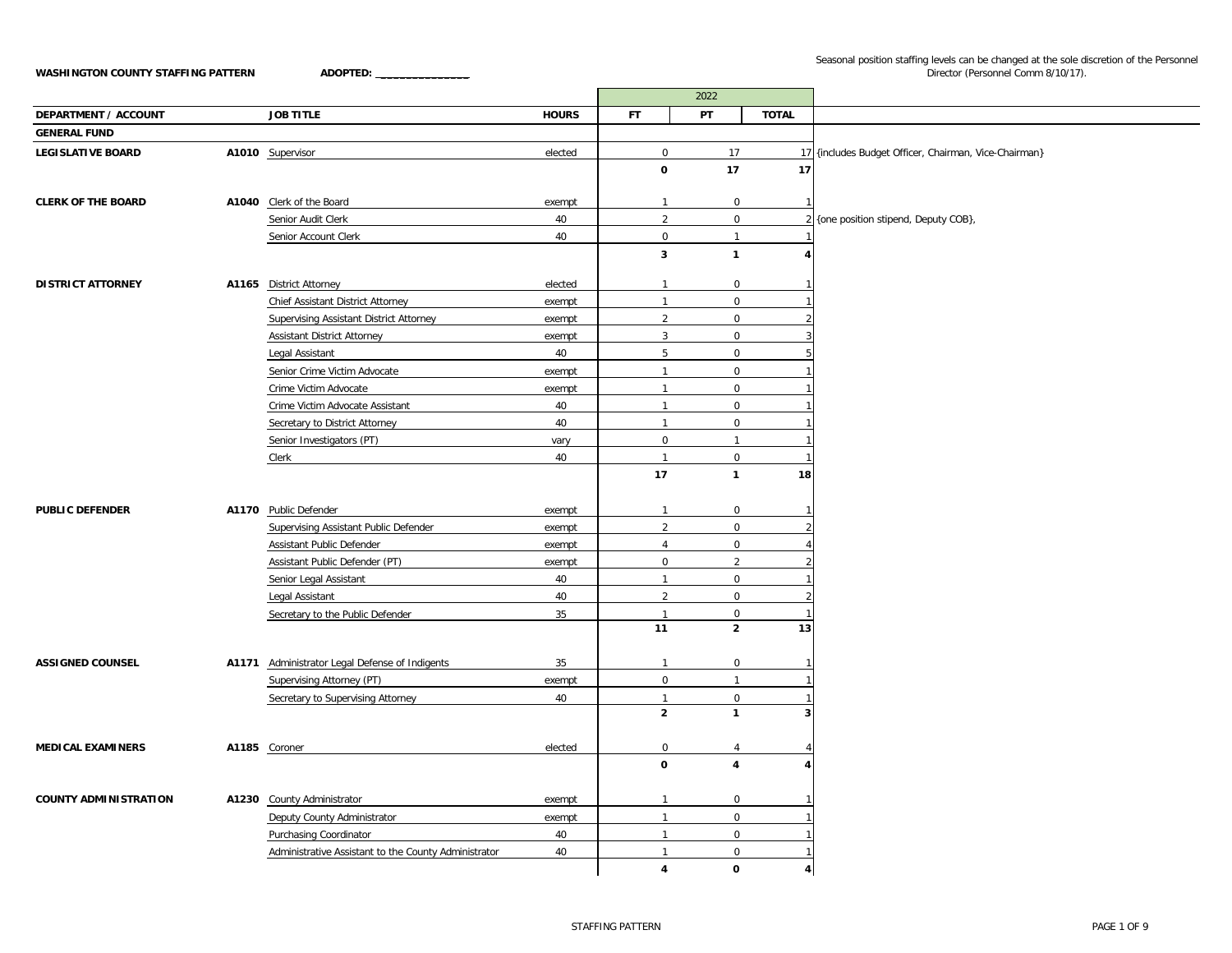#### Seasonal position staffing levels can be changed at the sole discretion of the Personnel Director (Personnel Comm 8/10/17).

|                                   |      |                                              |              |                     | 2022                |                          |                                                              |
|-----------------------------------|------|----------------------------------------------|--------------|---------------------|---------------------|--------------------------|--------------------------------------------------------------|
| <b>DEPARTMENT / ACCOUNT</b>       |      | <b>JOB TITLE</b>                             | <b>HOURS</b> | <b>FT</b>           | PT                  | <b>TOTAL</b>             |                                                              |
|                                   |      |                                              |              |                     |                     |                          |                                                              |
| <b>TREASURER</b>                  |      | A1325 Treasurer                              | elected      | $\overline{1}$      | $\mathbf 0$         |                          | {stipend LCLGRPB Bookkeeping}                                |
|                                   |      | Deputy County Treasurer                      | exempt       | $\overline{1}$      | $\overline{0}$      |                          | {stipend Abstractor}                                         |
|                                   |      | Principal Account Clerk                      | 40           | $\mathbf{1}$        | $\mathsf{O}\xspace$ |                          |                                                              |
|                                   |      | Bookkeeper 35 hrs                            | 35           | 2                   | $\overline{0}$      | $\mathfrak{D}$           |                                                              |
|                                   |      | Payroll Clerk                                | 35           | $\overline{2}$      | $\mathsf{O}\xspace$ | $\overline{\phantom{0}}$ |                                                              |
|                                   |      | Sr. Account Clerk                            | 35           | $\mathbf{1}$        | $\mathbf 0$         |                          |                                                              |
|                                   |      | Account Clerk, PT                            | vary         | $\mathbf 0$         | $\mathbf{1}$        | 1                        |                                                              |
|                                   |      | Temporary Clerk (Summer / Annual)            | temp         | $\pmb{0}$           | $\overline{1}$      | $\mathbf{1}$             |                                                              |
|                                   |      |                                              |              | 8                   | $\overline{2}$      | 10 <sub>1</sub>          |                                                              |
|                                   |      |                                              |              |                     |                     |                          |                                                              |
| <b>REAL PROPERTY TAX SERVICES</b> |      | A1355 Director of Real Property Tax Services | exempt       | $\overline{1}$      | $\mathbf 0$         |                          |                                                              |
|                                   |      | <b>Account Clerk</b>                         | 35           | $\overline{1}$      | $\mathbf 0$         |                          |                                                              |
|                                   |      | Clerk                                        | 40           | $\mathbf{1}$        | $\overline{0}$      |                          |                                                              |
|                                   |      | Senior Tax Map Technician                    | 35           | $\mathbf{1}$        | $\mathsf{O}\xspace$ |                          |                                                              |
|                                   |      | <b>GIS Specialist</b>                        | 35           | $\mathbf{1}$        | $\mathbf 0$         |                          |                                                              |
|                                   |      | Data Collector                               | 35           | $\mathbf{1}$        | $\overline{0}$      |                          |                                                              |
|                                   |      | Assessor Part Time                           | vary         | $\mathbf 0$         | $\mathbf{1}$        |                          |                                                              |
|                                   |      |                                              |              | 6                   | $\mathbf{1}$        | $\overline{7}$           |                                                              |
|                                   |      |                                              |              |                     |                     |                          |                                                              |
| <b>COUNTY CLERK</b>               |      | A1410 County Clerk                           | elected      | $\mathbf{1}$        | $\mathbf 0$         |                          |                                                              |
|                                   |      | Deputy County Clerk                          | exempt       | $\mathbf{1}$        | $\mathbf 0$         |                          |                                                              |
|                                   |      | Motor Vehicle Bureau Supervisor              | 37.5         | $\overline{1}$      | $\mathsf 0$         |                          |                                                              |
|                                   |      | Senior Motor Vehicle License Clerk           | 37.5         | $\overline{2}$      | $\mathbf 0$         | $\mathfrak{p}$           |                                                              |
|                                   |      | Motor Vehicle License Clerk                  | 37.5         | 6                   | $\mathbf 0$         | 6                        |                                                              |
|                                   |      | Senior Recording Index Clerk                 | 37.5         | $\overline{1}$      | $\overline{0}$      |                          |                                                              |
|                                   |      | Recording Clerk                              | 37.5         | $\mathbf{1}$        | $\mathsf{O}\xspace$ |                          |                                                              |
|                                   |      | <b>Account Clerk</b>                         | 37.5         | $\mathbf{1}$        | $\mathbf 0$         |                          |                                                              |
|                                   |      | <b>Index Clerk</b>                           | 37.5         | $\overline{1}$      | $\mathsf 0$         |                          |                                                              |
|                                   | temp | Clerk PT                                     | temp         | $\mathsf 0$         | $\overline{1}$      |                          | 1 Temp approved Res 147 of 2021, position sunsets with grant |
|                                   |      | Archivist                                    | 37.5         | $\mathbf{1}$        | $\mathbf 0$         |                          |                                                              |
|                                   |      | Clerk PT, Historian                          | vary         | $\mathsf{O}\xspace$ | $\overline{2}$      |                          |                                                              |
|                                   |      |                                              |              | 16                  | $\mathbf{3}$        | 19                       |                                                              |
|                                   |      |                                              |              |                     |                     |                          |                                                              |
| <b>COUNTY ATTORNEY</b>            |      | A1420 County Attorney                        | exempt       | $\mathbf{1}$        | $\mathbf 0$         | $\mathbf{1}$             |                                                              |
|                                   |      | Deputy County Attorney                       | exempt       | $\mathbf{1}$        | $\mathsf 0$         |                          |                                                              |
|                                   |      | <b>Assistant County Attorney</b>             | exempt       | $\overline{2}$      | $\mathbf 0$         |                          |                                                              |
|                                   |      | Legal Assistant                              | 35           | $\mathbf{1}$        | $\mathbf 0$         |                          |                                                              |
|                                   |      | Secretary to the County Attorney             | 35           | $\overline{1}$      | $\mathbf 0$         |                          |                                                              |
|                                   |      | Senior Safety Officer                        | exempt       | $\mathbf{1}$        | $\mathsf 0$         |                          |                                                              |
|                                   |      | Coordinator to Safety Officer                | 40           | $\mathbf{1}$        | $\mathbf 0$         |                          |                                                              |
|                                   |      | <b>Cyber Security Officer</b>                | exempt       | $\overline{1}$      | $\mathbf 0$         |                          |                                                              |
|                                   |      |                                              |              | 9                   | $\mathbf 0$         | 9                        |                                                              |
|                                   |      |                                              |              |                     |                     |                          |                                                              |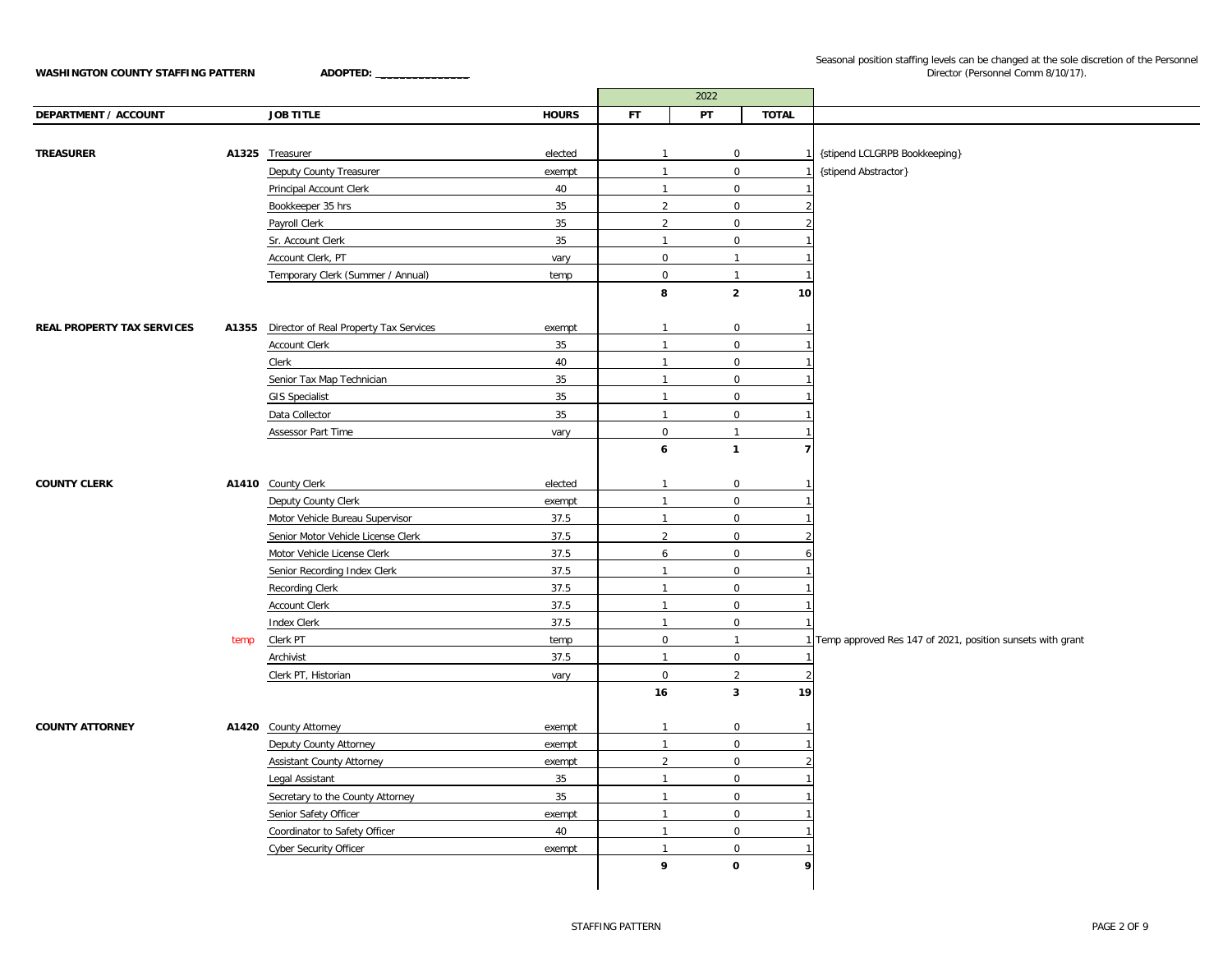|                                |               |                                                                                 |              |                         | 2022                |                          |                                                   |
|--------------------------------|---------------|---------------------------------------------------------------------------------|--------------|-------------------------|---------------------|--------------------------|---------------------------------------------------|
| DEPARTMENT / ACCOUNT           |               | <b>JOB TITLE</b>                                                                | <b>HOURS</b> | <b>FT</b>               | PT                  | <b>TOTAL</b>             |                                                   |
| PERSONNEL / CIVIL SERVICE      |               | A1430 Personnel Officer                                                         | exempt       | $\overline{1}$          | $\mathbf 0$         |                          |                                                   |
|                                |               | <b>Benefit Specialist</b>                                                       | 40           | $\mathbf{1}$            | $\mathbf 0$         |                          |                                                   |
|                                |               | Civil Service Technician                                                        | 40           | $\overline{1}$          | $\mathbf 0$         |                          |                                                   |
|                                |               | Personnel Assistant                                                             | 40           | $\mathbf{3}$            | $\mathbf 0$         |                          |                                                   |
|                                |               | Exam Proctor                                                                    | vary         | $\mathbf 0$             | 8                   | $\mathbf{R}$             |                                                   |
|                                |               |                                                                                 |              | 6                       | 8                   | 14                       |                                                   |
|                                |               |                                                                                 |              |                         |                     |                          |                                                   |
| <b>BOARD OF ELECTIONS</b>      |               | A1450 Commissioner of Elections - Democratic                                    | exempt       | $\mathbf{1}$            | $\mathbf 0$         | $\mathbf{1}$             | {Plus addition poll site staff at election time}  |
|                                |               | Commissioner of Elections - Republican                                          | exempt       | $\overline{1}$          | $\mathbf 0$         |                          |                                                   |
|                                |               | Deputy Commissioner of Elections - Democratic                                   | 35           | $\mathbf{1}$            | $\mathbf 0$         |                          |                                                   |
|                                |               | Deputy Commissioner of Elections - Republican                                   | 35           | $\overline{1}$          | $\mathbf 0$         |                          |                                                   |
|                                |               |                                                                                 |              | $\overline{\mathbf{4}}$ | 0                   | 4                        |                                                   |
|                                |               |                                                                                 |              |                         |                     |                          |                                                   |
| DPW: ADMINISTRATION            |               | A1490 Superintendent of Public Works                                            | exempt       | $\overline{1}$          | $\mathbf 0$         |                          |                                                   |
|                                |               | Secretary to the Superintendent of Public Works                                 | 40           | $\overline{1}$          | $\mathbf 0$         |                          |                                                   |
|                                |               |                                                                                 |              | $\overline{2}$          | 0                   | $\overline{\mathbf{2}}$  |                                                   |
|                                |               |                                                                                 |              |                         |                     |                          |                                                   |
| <b>BUILDINGS &amp; GROUNDS</b> |               | A1620 Superintendent of County Buildings & Grounds                              | exempt       | -1                      | $\mathbf 0$         |                          |                                                   |
|                                |               | Secretary to the Superintendent of County Buildings                             | 40           | $\overline{1}$          | $\mathbf 0$         |                          |                                                   |
|                                |               | <b>Building Maintenance Supervisor</b>                                          | 40           | $\overline{3}$          | $\mathbf 0$         |                          |                                                   |
|                                |               | <b>Building Maintenance Mechanic</b>                                            | 40           | $\overline{4}$          | $\mathbf 0$         |                          |                                                   |
|                                |               | <b>Building Maintenance Worker</b>                                              | 40           | $\mathbf{3}$            | $\mathbf 0$         |                          |                                                   |
|                                |               | <b>Building Maintenance Helper</b>                                              | 40           | 10                      | $\mathbf 0$         | 10                       |                                                   |
|                                |               | Laborer, PT                                                                     | vary         | $\mathsf 0$             | $\mathbf{3}$        | 3                        |                                                   |
|                                |               |                                                                                 |              | 22                      | 3                   | 25                       |                                                   |
|                                |               |                                                                                 |              |                         |                     |                          |                                                   |
| <b>INFORMATION TECHNOLOGY</b>  | A1680         | Chief Information Officer                                                       | exempt       | $\overline{1}$          | $\mathbf 0$         |                          |                                                   |
|                                |               | Assistant Director of Information Technology                                    | exempt       | $\mathbf{1}$            | $\mathbf 0$         |                          |                                                   |
|                                |               | Network Analyst                                                                 | 40           | $\overline{2}$          | $\mathbf 0$         | $\overline{2}$           |                                                   |
|                                |               | Computer Programmer                                                             | 40           | $\mathbf{3}$            | $\mathsf{O}$        |                          |                                                   |
|                                |               | Help Desk Manager                                                               | 40           | $\overline{1}$          | $\mathbf 0$         |                          |                                                   |
|                                |               | Electronics Technician                                                          | 40           | $\overline{1}$          | $\mathsf{O}\xspace$ |                          |                                                   |
|                                |               | Micro Computer Specialist (PT)                                                  | vary         | $\mathsf 0$             | $\mathbf{1}$        |                          |                                                   |
|                                |               | Micro Computer Specialist (FT)                                                  | 40           | $\overline{1}$          | $\mathsf 0$         | $\overline{1}$           |                                                   |
|                                |               |                                                                                 |              | 10                      | $\mathbf{1}$        | 11                       |                                                   |
| CHILDREN WITH SPECIAL NEEDS    |               | A2960 Pre-School Service Coordinator                                            | 35           | 4                       | $\mathbf 0$         |                          |                                                   |
|                                |               |                                                                                 | 35           | $\overline{1}$          | $\mathsf 0$         |                          | 1 Temp Jan 2022 BOS to be removed upon retirement |
|                                | temp          | Pre-School Service Coordinator (temp)<br>Early Intervention Program Coordinator | 35           | $\mathbf{1}$            | $\mathbf 0$         |                          |                                                   |
|                                |               | Bookkeeper                                                                      | 35           | $\overline{1}$          | $\mathbf 0$         |                          |                                                   |
|                                |               |                                                                                 |              | $\overline{\mathbf{z}}$ | 0                   | $\overline{\phantom{a}}$ |                                                   |
|                                |               |                                                                                 |              |                         |                     |                          |                                                   |
| <b>SHERIFF'S DEPARTMENT</b>    | A3110 Sheriff |                                                                                 | elected      | $\overline{1}$          | $\mathbf 0$         |                          |                                                   |
|                                |               | Undersheriff                                                                    | exempt       | $\overline{1}$          | $\Omega$            | $\mathbf{1}$             |                                                   |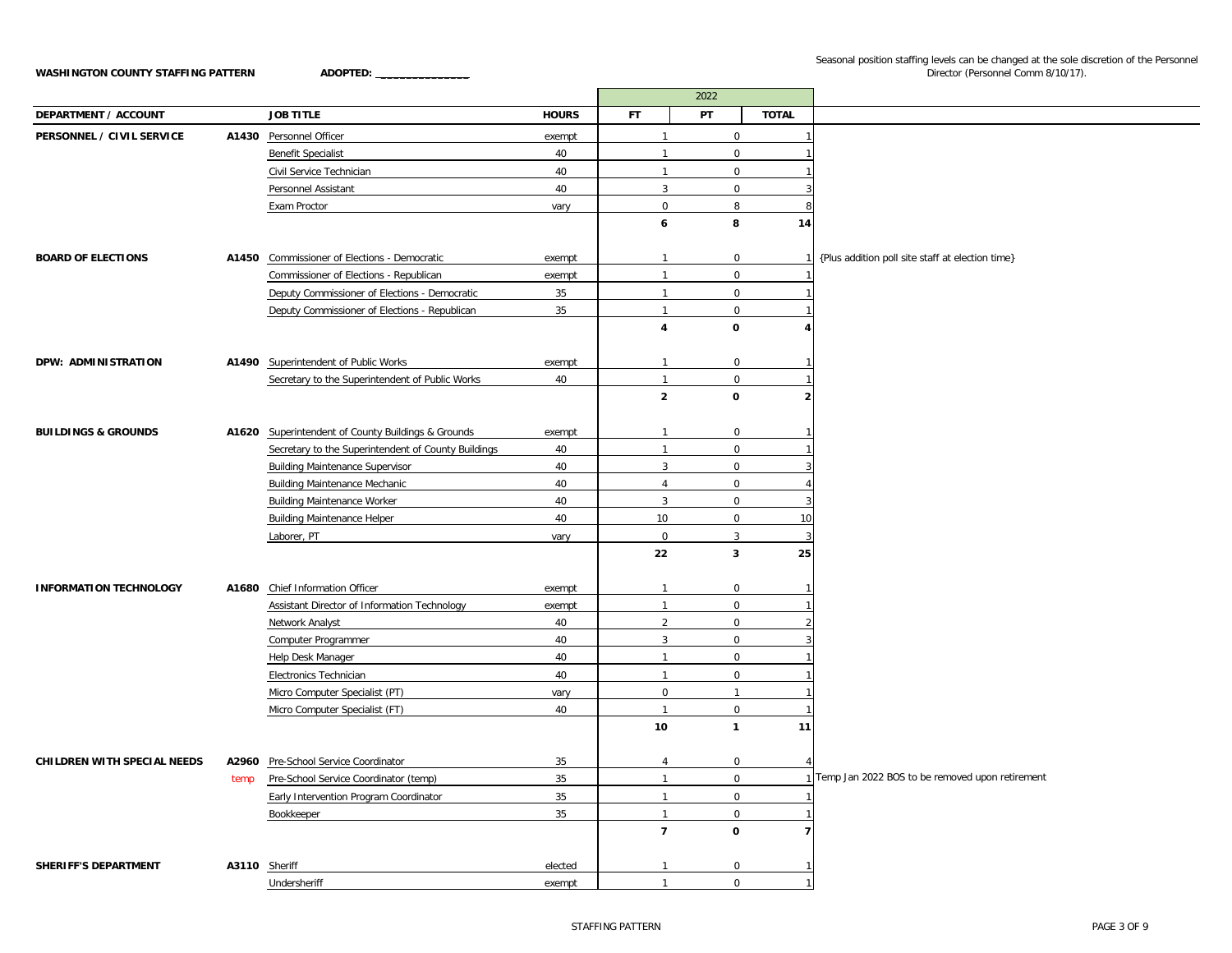|                             |                                                  |                    | 2022                |                |                          |
|-----------------------------|--------------------------------------------------|--------------------|---------------------|----------------|--------------------------|
| <b>DEPARTMENT / ACCOUNT</b> | <b>JOB TITLE</b>                                 | <b>HOURS</b>       | <b>FT</b>           | PT             | <b>TOTAL</b>             |
|                             | Captain                                          | exempt             | $\overline{1}$      | $\mathsf{O}$   |                          |
|                             | Lieutenant                                       | exempt             | $\overline{3}$      | $\overline{0}$ | 3                        |
|                             | <b>Investigator Sergeant</b>                     | 40                 | $\overline{1}$      | $\overline{0}$ |                          |
|                             | Investigator                                     | 40                 | 6                   | $\mathbf 0$    |                          |
|                             | Sergeant                                         | 40                 | $\overline{7}$      | $\mathbf 0$    | $\overline{7}$           |
|                             | <b>Deputy Sheriff</b>                            | 40                 | 26                  | $\mathbf{0}$   | 26                       |
|                             | Secretary to Sheriff                             | 40                 | $\overline{1}$      | $\overline{0}$ |                          |
|                             | Civil Clerk                                      | 40                 | 2                   | $\mathbf 0$    | $\overline{2}$           |
|                             | Deputy PT                                        | vary               | $\mathbf 0$         | 19             | 19                       |
|                             | Senior Account Clerk                             | 40                 | $\overline{1}$      | $\overline{0}$ | $\mathbf{1}$             |
|                             | Senior Clerk                                     | 40                 | $\overline{2}$      | $\overline{0}$ | $\overline{2}$           |
|                             | Court Attendant                                  | vary               | $\overline{0}$      | $\overline{3}$ | 3                        |
|                             | Special Patrol Officer                           | FT $(40)$ school y | 8                   | $\mathbf 0$    | 8                        |
|                             |                                                  |                    | 60                  | 22             | 82                       |
|                             |                                                  |                    |                     |                |                          |
| <b>PROBATION</b>            | A3140 Probation Director (Group A)               | exempt             | $\mathbf{1}$        | $\mathbf 0$    |                          |
|                             | Probation Supervisor 1                           | 40                 | $\overline{2}$      | $\mathbf 0$    |                          |
|                             | Probation Officer 2/Senior Probation Officer     | 40                 | $\overline{2}$      | $\overline{0}$ |                          |
|                             | Probation Officer 1                              | 40                 | $\boldsymbol{8}$    | $\overline{0}$ | 8                        |
|                             | Probation Officer 1 Trainee (transitional title) | 40                 | $\overline{2}$      | $\mathbf 0$    |                          |
|                             | Probation Assistant                              | 40                 | $\overline{1}$      | $\mathbf 0$    |                          |
|                             | <b>Account Clerk</b>                             | 35                 | $\overline{1}$      | $\mathbf 0$    |                          |
|                             | Typist                                           | 35                 | $\overline{1}$      | 0              |                          |
|                             |                                                  |                    | 18                  | $\mathbf 0$    | 18                       |
|                             |                                                  |                    |                     |                |                          |
| <b>JAIL</b>                 | A3150 Corrections Administrator                  | exempt             | $\overline{1}$      | $\mathbf 0$    |                          |
|                             | Assistant Corrections Administrator              | 40                 | $\overline{2}$      | $\mathbf 0$    |                          |
|                             | Cook Manager                                     | 35                 | $\overline{2}$      | $\mathbf 0$    |                          |
|                             | Cook                                             | 35                 | $\overline{3}$      | $\overline{0}$ | 3                        |
|                             | Assistant Cook                                   | 35                 | $\overline{2}$      | $\mathbf 0$    |                          |
|                             | <b>Corrections Officer</b>                       | 40                 | 50                  | 0              | 50                       |
|                             | Corrections Officer PT                           | vary               | $\overline{0}$      | 20             | 20                       |
|                             | Dietetic Services Supervisor                     | 35                 | $\overline{1}$      | $\mathbf 0$    |                          |
|                             |                                                  |                    |                     | $\overline{7}$ | $\overline{7}$           |
|                             | LPN, PT                                          | vary               | $\mathbf 0$         |                |                          |
|                             | LPN                                              | 35                 | $\overline{1}$      | $\mathbf{0}$   |                          |
|                             | <b>RN</b>                                        | 35                 | $\overline{1}$      | $\mathbf 0$    |                          |
|                             | RN, PT                                           | vary               | $\mathsf 0$         | $\overline{2}$ |                          |
|                             | Senior Corrections Officer                       | 40                 | $\overline{7}$      | $\overline{0}$ |                          |
|                             | <b>Supervising Nurse</b>                         | 40                 | $\overline{1}$      | $\mathbf 0$    |                          |
|                             |                                                  |                    | 71                  | 29             | 100                      |
|                             |                                                  |                    |                     |                |                          |
| <b>FIRE BUREAU</b>          | A3410 Fire Coordinator                           | exempt             | $\mathsf 0$         | $\overline{1}$ |                          |
|                             | Deputy Fire Coordinator                          | stipend            | $\mathsf{O}\xspace$ | $\overline{2}$ | $\overline{\phantom{a}}$ |
|                             | Fire Investigator                                | stipend            | $\mathbf 0$         | 6              | 6                        |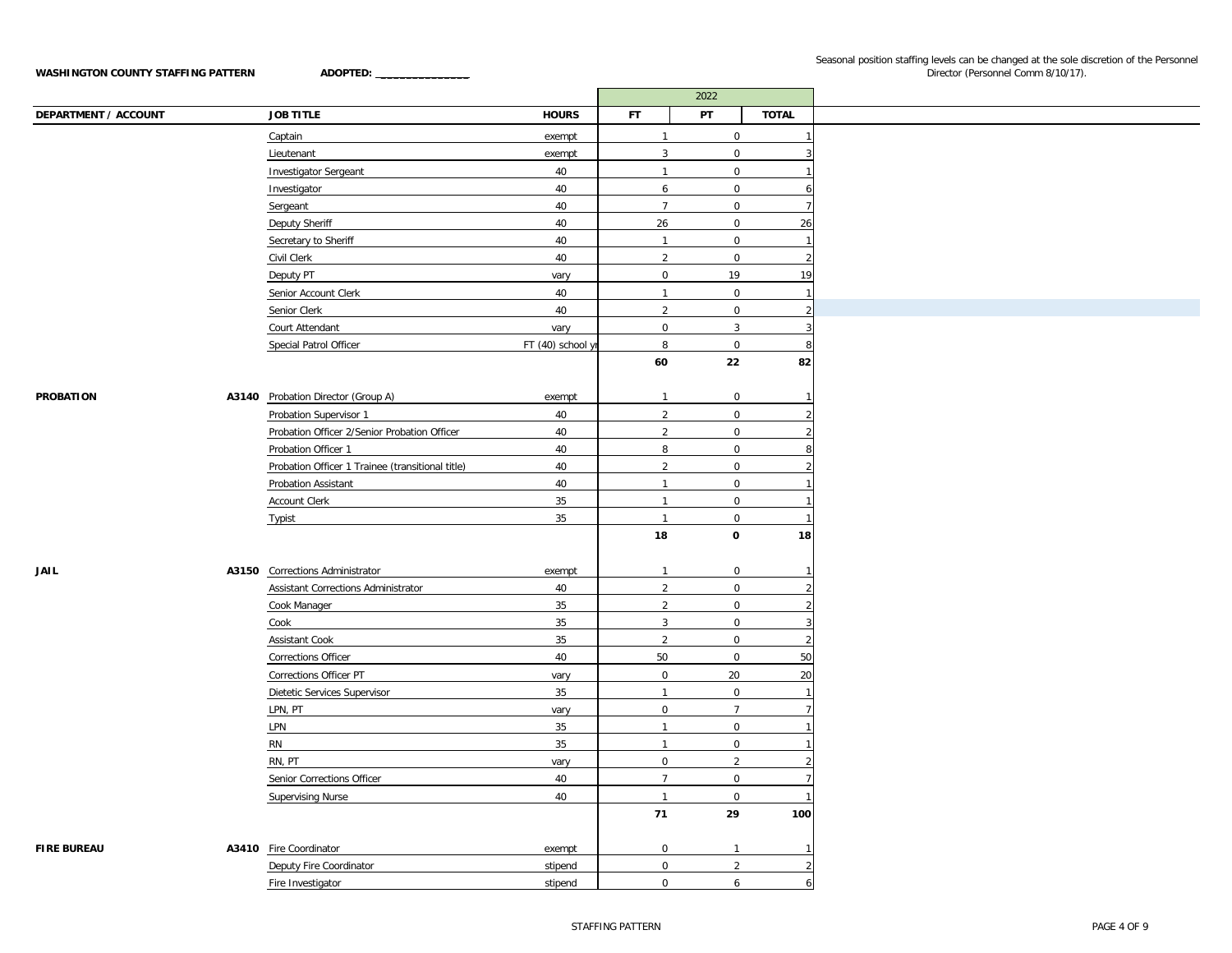Seasonal position staffing levels can be changed at the sole discretion of the Personnel Director (Personnel Comm 8/10/17).

|                             |      |                                                      |              |                | 2022                    |                |                                                                                     |
|-----------------------------|------|------------------------------------------------------|--------------|----------------|-------------------------|----------------|-------------------------------------------------------------------------------------|
| <b>DEPARTMENT / ACCOUNT</b> |      | <b>JOB TITLE</b>                                     | <b>HOURS</b> | <b>FT</b>      | PT                      | <b>TOTAL</b>   |                                                                                     |
|                             |      |                                                      |              | $\mathbf 0$    | 9                       | 9              |                                                                                     |
|                             |      |                                                      |              |                |                         |                |                                                                                     |
| <b>CODE ENFORCEMENT</b>     |      | A3620 Code Enforcement Administrator                 | exempt       | $\overline{1}$ | 0                       | $\mathbf{1}$   |                                                                                     |
|                             |      | Code Enforcement Officer                             | 40           | $\overline{7}$ | 0                       |                |                                                                                     |
|                             | temp | Code Enforcement Officer (temp overlap)              | 40           | $\overline{1}$ | 0                       |                | 1 2022 budget includes temp overlap to be removed on retirement                     |
|                             |      | Senior Account Clerk                                 | 40           | $\overline{1}$ | $\mathbf{0}$            |                |                                                                                     |
|                             |      |                                                      |              | 10             | 0                       | 10             |                                                                                     |
| <b>EMS</b>                  |      | A3625 EMS Coordinator                                | exempt       | $\mathbf 0$    | $\mathbf{1}$            |                |                                                                                     |
|                             |      | Deputy EMS Coordinator                               | stipend      | $\mathsf 0$    | $\mathbf{1}$            |                |                                                                                     |
|                             |      |                                                      |              | $\mathbf 0$    | $\overline{2}$          | $\overline{2}$ |                                                                                     |
| <b>PUBLIC SAFETY</b>        |      | A3640 Director of Public Safety                      | exempt       | $\overline{1}$ | 0                       |                |                                                                                     |
|                             |      | Deputy Director of Public Safety                     | exempt       | $\overline{1}$ | $\mathbf{0}$            |                |                                                                                     |
|                             |      | <b>Communications Center Supervisor</b>              | 40           | $\overline{1}$ | 0                       |                |                                                                                     |
|                             |      | Supervising Communications Officer                   | 40           | $\overline{4}$ | 0                       | $\overline{4}$ |                                                                                     |
|                             |      | Communications Officer FT                            | 40           | 12             | 0                       | 12             |                                                                                     |
|                             |      | Communications Officer Per Diem                      | vary         | $\mathsf 0$    | 12                      | 12             |                                                                                     |
|                             |      | Deputy Public Safety Coordinator (PT)                | vary         | $\mathsf 0$    | $\mathbf{1}$            | $\overline{1}$ |                                                                                     |
|                             |      | Administrative Secretary                             | 40           | $\overline{1}$ | 0                       | $\mathbf{1}$   |                                                                                     |
|                             |      |                                                      |              | 20             | 13                      | 33             |                                                                                     |
| PUBLIC HEALTH               |      | A4004 Public Health Director                         | exempt       | $\mathbf{1}$   | $\mathbf 0$             | $\mathbf{1}$   |                                                                                     |
|                             |      | Assistant Director of Patient Svcs                   | exempt       | $\mathbf{1}$   | $\mathbf 0$             | $\overline{1}$ |                                                                                     |
|                             |      | Office Manager                                       | 35           | $\mathbf{1}$   | $\mathbf 0$             | $\mathbf{1}$   |                                                                                     |
|                             |      | <b>Fiscal Officer</b>                                | 35           | $\mathbf{1}$   | $\mathbf 0$             | $\mathbf{1}$   |                                                                                     |
|                             |      | Supervisor, Public Health Nurse                      | 37.5         | $\mathbf{1}$   | $\mathsf{O}\phantom{0}$ | $\mathbf{1}$   |                                                                                     |
|                             | temp | Supervisor, Public Health Nurse                      | 37.5         | $\mathbf{1}$   | $\mathsf{O}\phantom{0}$ |                | 1 Res 269 of 2021 temp position removed on retirement of 1 Supervising PHN in 2022  |
|                             |      | Public Health Emer Prep Coord/ Infection Cntrl Coord | 37.5         | $\mathbf{1}$   | $\mathbf 0$             | $\overline{1}$ |                                                                                     |
|                             |      | Public Health Educator                               | 35           | $\mathbf{1}$   | $\mathbf{0}$            | $\overline{1}$ |                                                                                     |
|                             |      | Registered Professional Nurse                        | 37.5         | $\overline{4}$ | $\mathsf{O}$            | $\overline{4}$ |                                                                                     |
|                             | temp | Registered Professional Nurse                        | 37.5         | $\mathbf{1}$   | $\mathsf{O}$            |                | 1 Res 269 of 2021 temp position removed on retirement of 1 RN in 2022               |
|                             |      | Senior Account Clerk                                 | 35           | $\mathbf{1}$   | $\mathsf{O}$            | $\overline{1}$ |                                                                                     |
|                             |      | <b>Account Clerk</b>                                 | 35           | $\mathbf{1}$   | $\mathbf 0$             | $\overline{1}$ |                                                                                     |
|                             |      | Senior Typist                                        | 35           | $\mathbf{1}$   | $\mathbf 0$             |                | 1 Res 268 of 2021 remove 1 sr. typist at retirement 1/31/22; will be (1 to 0)       |
|                             |      | Clerk                                                | 40           | $\mathbf{1}$   | $\mathsf{O}$            |                | 1 Res 268 of 2021 clerk overlap until sr. typist retirement 1/31/22; then keep 1 FT |
|                             |      | Contact Tracers (UNLIMITED NUMBER)                   | vary         |                | unlimited               | unlimited      |                                                                                     |
|                             |      | Graduate Fellow                                      | 35           | $\mathbf{1}$   | $\mathbf 0$             | $\mathbf{1}$   |                                                                                     |
|                             |      | Local Coordinator                                    | 35           | $\mathbf{1}$   | $\mathsf{O}$            | $\mathbf{1}$   |                                                                                     |
|                             |      | Fellow (NYS Public Health Corps Fellowship Program)  | 35           | 6              | $\mathsf{O}$            | 6              |                                                                                     |
|                             |      |                                                      |              | 25             | 0                       | 25             |                                                                                     |
| <b>WIC</b>                  |      | A4082 WIC Program Coordinator                        | 35           | $\mathbf{1}$   | $\mathbf 0$             | $\overline{1}$ |                                                                                     |
|                             |      | WIC Senior Program Nutritionist FT                   | 35           | $\overline{1}$ | $\Omega$                | $\mathbf{1}$   |                                                                                     |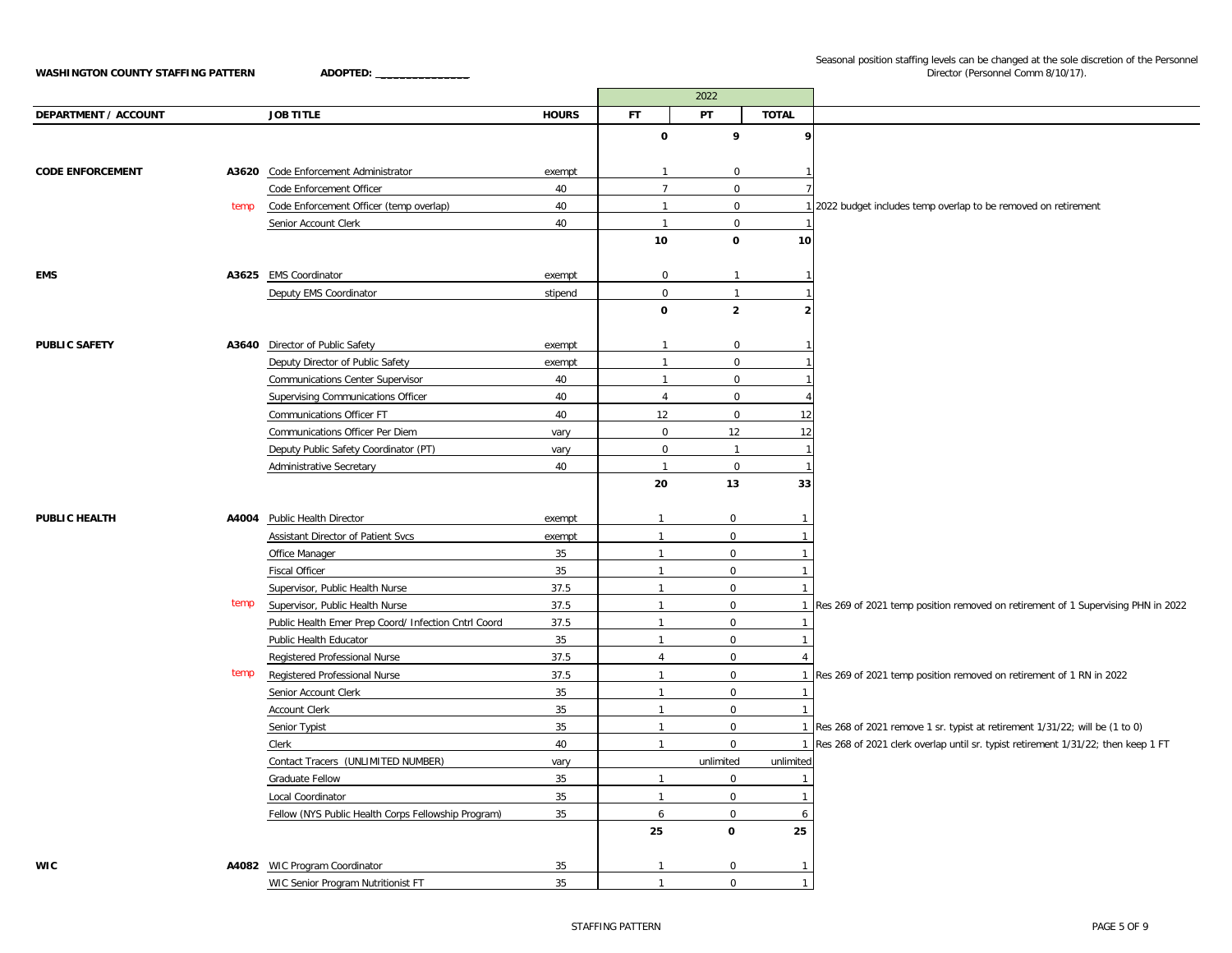|                                                                 |               |                                                            |              |                     | 2022                    |                |                                         |
|-----------------------------------------------------------------|---------------|------------------------------------------------------------|--------------|---------------------|-------------------------|----------------|-----------------------------------------|
| DEPARTMENT / ACCOUNT                                            |               | <b>JOB TITLE</b>                                           | <b>HOURS</b> | FT.                 | PT                      | <b>TOTAL</b>   |                                         |
|                                                                 |               | WIC Program Nutritionist FT                                | 35           | $\overline{2}$      | 0                       | $\overline{2}$ |                                         |
|                                                                 |               | WIC Program Nutritionist PT                                | vary         | $\mathsf{O}\xspace$ | $\overline{2}$          | $\overline{2}$ |                                         |
|                                                                 |               | Senior WIC Nutrition Aide                                  | 35           | $\mathbf{1}$        | $\mathbf 0$             | $\overline{1}$ |                                         |
|                                                                 |               | WIC Nutrition Aide FT                                      | 35           | $\overline{2}$      | $\mathsf{O}$            | $\overline{2}$ |                                         |
|                                                                 |               | WIC Outreach Worker, Per Diem                              | vary         | $\mathbf 0$         | $\mathbf{1}$            | $\overline{1}$ | { position dependent on grant funding } |
|                                                                 |               | Breastfeeding Peer Counselor                               | vary         | $\mathbf 0$         | $\mathbf{1}$            | $\overline{1}$ |                                         |
|                                                                 |               | Breastfeeding Peer Counselor Per Diem                      | vary         | $\mathbf 0$         | $\mathbf{1}$            | $\overline{1}$ |                                         |
|                                                                 |               |                                                            |              | $\overline{7}$      | 5                       | 12             |                                         |
|                                                                 |               |                                                            |              |                     |                         |                |                                         |
| <b>SOCIAL SERVICES</b>                                          |               | A6010 Commissioner of Social Services                      | exempt       | $\mathbf{1}$        | $\mathsf{O}$            | $\overline{1}$ |                                         |
|                                                                 |               | Social Services Division Director                          | exempt       | $\overline{3}$      | $\mathbf 0$             | $\mathbf{3}$   |                                         |
|                                                                 |               | Account Clerk                                              | 40           | $\mathbf{1}$        | $\mathsf{O}\phantom{0}$ | $\mathbf{1}$   |                                         |
|                                                                 |               | Accounting Supervisor, Grade B                             | 40           | $\mathbf{1}$        | $\mathbf 0$             | $\overline{1}$ |                                         |
|                                                                 |               | Administrative Assistant to Commissioner of Social Service | 40           | $\mathbf{1}$        | $\mathbf 0$             | $\overline{1}$ |                                         |
|                                                                 |               | <b>BICS Operator</b>                                       | 40           | $\mathbf{1}$        | $\mathbf 0$             | $\overline{1}$ |                                         |
|                                                                 |               | Bookkeeper                                                 | 40           | $\mathbf{1}$        | $\mathsf 0$             | $\overline{1}$ |                                         |
|                                                                 |               | Case Supervisor, Grade B                                   | 40           | 5                   | $\mathbf 0$             | 5              |                                         |
|                                                                 | order         | Caseworker                                                 | 40           | 40                  | $\mathsf{O}$            | 40             |                                         |
|                                                                 |               | Clerk                                                      | 40           | $\mathbf{3}$        | $\mathsf{O}$            | $\overline{3}$ |                                         |
|                                                                 | departmental  | Community Services Worker                                  | 40           | $\overline{2}$      | $\mathsf{O}$            | $\overline{2}$ |                                         |
|                                                                 |               | Computer Operations Coordinator                            | 40           | $\overline{2}$      | $\mathbf 0$             | $\overline{2}$ |                                         |
|                                                                 |               | Principal Social Services Examiner                         | 40           | 6                   | $\mathsf{O}$            | 6              |                                         |
|                                                                 |               | Senior Account Clerk                                       | 40           | $\overline{3}$      | $\mathbf 0$             | $\mathbf{3}$   |                                         |
|                                                                 | titles in DSS | Senior Caseworker                                          | 40           | 6                   | $\mathbf 0$             | 6              |                                         |
|                                                                 |               | Senior Typist                                              | 40           | $\overline{4}$      | $\mathbf 0$             | $\overline{4}$ |                                         |
|                                                                 |               | Senior Social Services Examiner                            | 40           | 12                  | $\mathsf{O}\phantom{0}$ | 12             |                                         |
|                                                                 |               | Social Services Examiner                                   | 40           | 35                  | $\overline{0}$          | 35             |                                         |
|                                                                 |               | Social Services Examiner, FT Temp Seasonal                 | 40           | 2                   | $\mathbf 0$             | 2              |                                         |
|                                                                 |               | Staff Development Coordinator                              | 40           | $\mathbf{1}$        | $\mathbf 0$             | $\overline{1}$ |                                         |
|                                                                 |               | Training & Resource Dev. Coord.                            | 40           | $\mathbf{1}$        | $\mathbf 0$             | $\overline{1}$ |                                         |
|                                                                 |               | Training Specialist Part Time                              | vary         | $\mathsf 0$         | $\overline{4}$          | $\overline{4}$ |                                         |
|                                                                 |               | Typist                                                     | 40           | 13                  | $\mathbf 0$             | 13             |                                         |
|                                                                 |               | Welfare Employment Representative                          | 40           | $\overline{2}$      | $\mathsf{O}\phantom{0}$ | 2              |                                         |
|                                                                 |               |                                                            |              | 146                 | 4                       | 150            |                                         |
|                                                                 |               |                                                            |              |                     |                         |                |                                         |
| <b>VETERANS</b>                                                 |               | A6510 Director, Veterans Service Agency                    | exempt       | $\overline{1}$      | 0                       |                |                                         |
|                                                                 |               | Deputy Director, Veterans Service Agency                   | exempt       | $\overline{1}$      | $\mathbf 0$             |                |                                         |
|                                                                 |               | Sr. Clerk                                                  | 35           | $\overline{1}$      | 0                       |                |                                         |
|                                                                 |               | Motor Vehicle Operator, PT                                 | up to 34 hrs | $\mathsf 0$         | $\overline{2}$          |                |                                         |
|                                                                 |               |                                                            |              | $\mathbf{3}$        | $\overline{2}$          | 5              |                                         |
|                                                                 |               |                                                            |              |                     |                         |                |                                         |
| SEALER OF WEIGHTS & MEASURES A6610 Director, Weights & Measures |               |                                                            | exempt       | $\mathbf{1}$        | $\mathbf 0$             |                |                                         |
|                                                                 |               |                                                            |              | $\mathbf{1}$        | 0                       |                |                                         |
|                                                                 |               |                                                            |              |                     |                         |                |                                         |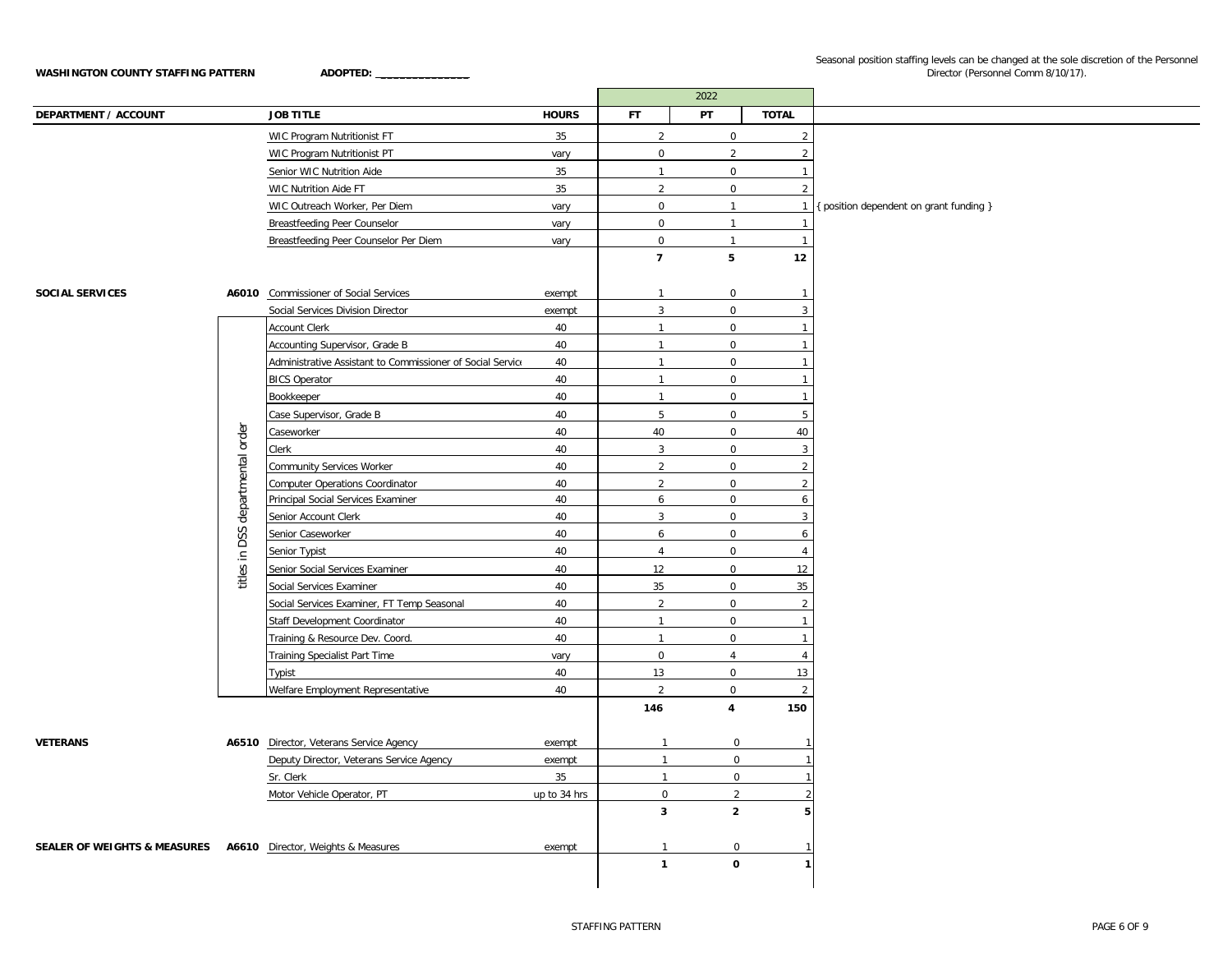|                                           |                                                                                                                    |              |                | 2022                    |                |                                       |
|-------------------------------------------|--------------------------------------------------------------------------------------------------------------------|--------------|----------------|-------------------------|----------------|---------------------------------------|
| <b>DEPARTMENT / ACCOUNT</b>               | <b>JOB TITLE</b>                                                                                                   | <b>HOURS</b> | FT.            | PT                      | <b>TOTAL</b>   |                                       |
| <b>AGING &amp; DISABILITIES RES CTR /</b> | A6772 Director, Office for the Aging                                                                               | exempt       | $\overline{1}$ | 0                       |                |                                       |
| OFFICE FOR THE AGING                      | Aging Services Aide, FT                                                                                            | 40           | $\mathbf{1}$   | $\mathsf{O}\phantom{0}$ |                |                                       |
|                                           | Aging Services Aide, PT                                                                                            | vary         | $\mathsf 0$    | $\overline{7}$          |                |                                       |
|                                           | Aging Services Aide, per diem                                                                                      | per diem     | $\mathbf 0$    | 8                       |                |                                       |
|                                           | Aging Services Assistant                                                                                           | 40           | $\overline{2}$ | $\mathsf{O}\phantom{0}$ |                |                                       |
|                                           | Meal Site Manager, PT                                                                                              | vary         | $\mathsf 0$    | $\mathbf{1}$            |                |                                       |
|                                           | OFA Nutrition Services Coordinator                                                                                 | 40           | $\overline{1}$ | $\mathbf 0$             |                |                                       |
|                                           | <b>Typist</b>                                                                                                      | 40           | $\mathbf{1}$   | 0                       |                |                                       |
|                                           | Senior Typist                                                                                                      | 40           | $\mathbf{1}$   | 0                       |                |                                       |
|                                           |                                                                                                                    |              | $\overline{7}$ | 16                      | 23             |                                       |
|                                           |                                                                                                                    |              |                |                         |                |                                       |
| <b>HULETTS PARK</b>                       | A7110 Sr, Lifeguard (as needed)                                                                                    | 40 seasonal  | $\mathbf 0$    | $\overline{2}$          | $\overline{2}$ |                                       |
|                                           | Lifeguard / Laborer                                                                                                | 40 seasonal  | $\mathbf 0$    | $\overline{7}$          |                |                                       |
|                                           |                                                                                                                    |              | $\mathbf 0$    | 9                       | 9              |                                       |
|                                           |                                                                                                                    |              |                |                         |                |                                       |
| <b>LAUDERDALE PARK</b>                    | A7111 Park Manager                                                                                                 | 40 seasonal  | $\mathbf 0$    | $\mathbf{1}$            |                | 1 { Park Manager handles both Parks } |
|                                           | Sr, Lifeguard (as needed)                                                                                          | 40 seasonal  | $\mathsf 0$    | $\overline{2}$          |                |                                       |
|                                           | Lifeguard / Laborer                                                                                                | 40 seasonal  | $\mathsf 0$    | 8                       | 8              |                                       |
|                                           |                                                                                                                    |              | $\mathbf 0$    | 11                      | 11             |                                       |
|                                           |                                                                                                                    |              |                |                         |                |                                       |
| YOUTH BUREAU/                             | A7310 County, Youth Director                                                                                       | exempt       | $\overline{1}$ | 0                       |                |                                       |
| ALTERNATIVE SENTENCING                    | Assistant Director Youth Bureau / Alt Sent                                                                         | 35           | $\overline{1}$ | 0                       |                |                                       |
|                                           | Senior Alcohol/Substance Abuse Prg Coord.                                                                          | 35           | $\mathbf{1}$   | 0                       |                |                                       |
|                                           | Alternative Sentencing Program Assistant                                                                           | 35           | $\mathbf{1}$   | 0                       |                |                                       |
|                                           | Alternative Sentencing Program Assistant (seasonal)                                                                | seasonal     | $\mathsf 0$    | $\mathbf{1}$            |                |                                       |
|                                           | Youth Program Coordinator                                                                                          | 35           | $\mathbf{1}$   | 0                       |                |                                       |
|                                           | Senior Court Referral Specialist                                                                                   | 35           | $\overline{2}$ | $\mathbf 0$             |                |                                       |
|                                           | Senior Program Specialist                                                                                          | 35           | 5              | 0                       |                |                                       |
|                                           | Youth Bureau / Alt Sent Supervisor                                                                                 | 35           | $\mathbf{1}$   | $\mathbf 0$             |                |                                       |
|                                           |                                                                                                                    |              | 13             | $\mathbf{1}$            | 14             |                                       |
|                                           |                                                                                                                    |              |                |                         |                |                                       |
| PLANNING / ECONOMIC<br><b>DEVELOPMENT</b> | A8020 Economic Development Coordinator                                                                             | exempt       | $\mathbf{1}$   | 0                       | -1             |                                       |
|                                           | Planner                                                                                                            | exempt       | $\overline{1}$ | 0                       |                |                                       |
|                                           |                                                                                                                    |              | $\overline{2}$ | $\mathbf{o}$            | $\overline{2}$ |                                       |
|                                           |                                                                                                                    |              |                |                         |                |                                       |
|                                           | <b>GRAND TOTAL GENERAL FUND</b>                                                                                    |              | 510            | 167                     |                | 677 (*) see note on contact tracers   |
|                                           | * PART TIME TOTAL DOES NOT INCLUDE AN UNLMITED NUMBER OF PUBLIC HEALTH CONTACT TRACERS ALLOWED PER RES 204 of 2021 |              |                |                         |                |                                       |
| DPW: CAR POOL                             |                                                                                                                    |              |                |                         |                |                                       |
| CM5135                                    | Head Automotive Mechanic                                                                                           | 40           | $\overline{1}$ | 0                       | ำ              |                                       |
|                                           | Auto Mechanic, FT                                                                                                  | 40           | $\mathbf{1}$   | $\mathbf 0$             |                |                                       |
|                                           |                                                                                                                    |              | $\overline{2}$ | 0                       | $\overline{2}$ |                                       |
|                                           |                                                                                                                    |              |                |                         |                |                                       |
| <b>DPW: ROAD FUND</b>                     | Senior Engineer                                                                                                    | 40           | $\mathbf{1}$   | 0                       | $\mathbf{1}$   |                                       |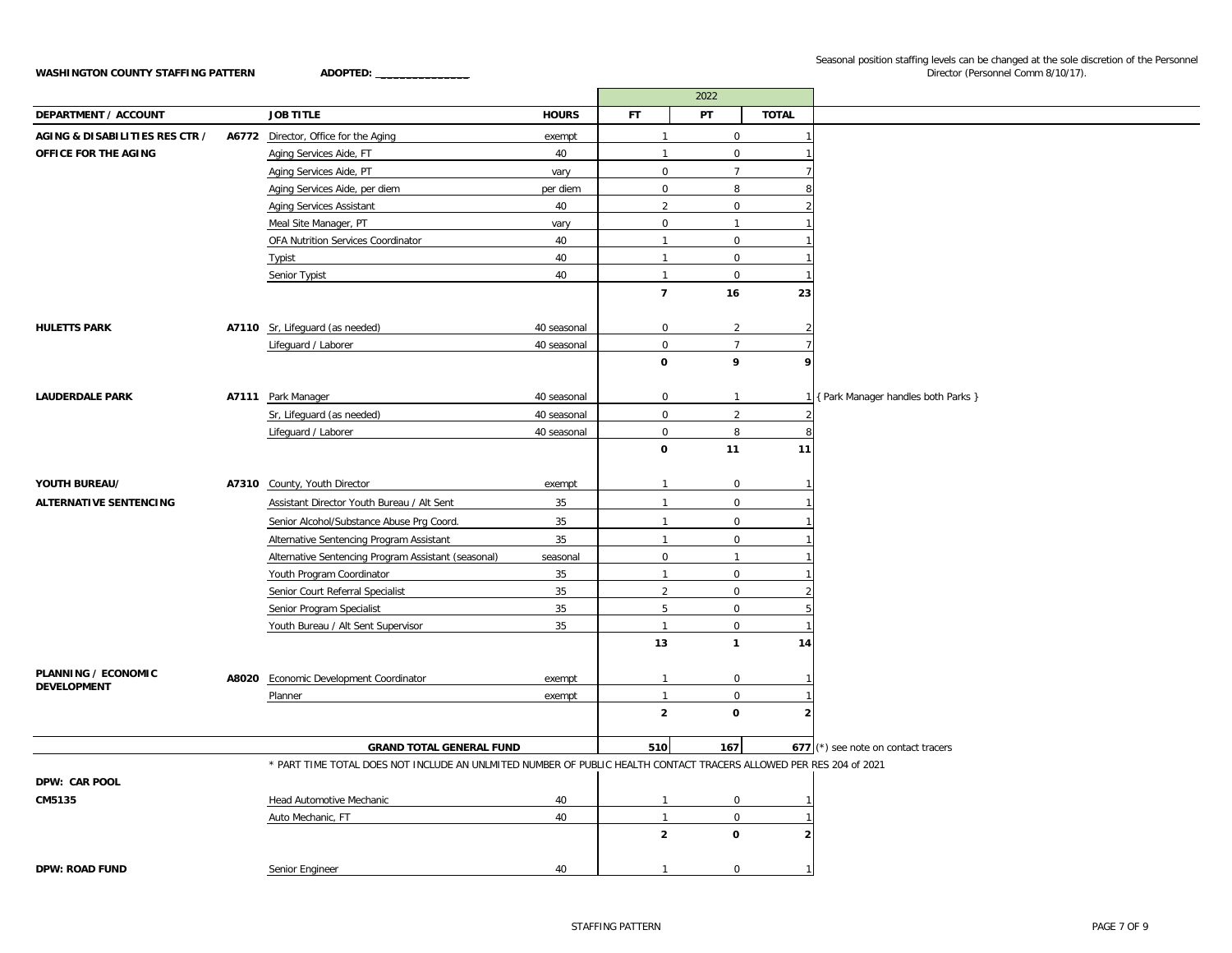|                             |                                                                         |              |                | 2022                |              |                                                                   |
|-----------------------------|-------------------------------------------------------------------------|--------------|----------------|---------------------|--------------|-------------------------------------------------------------------|
| <b>DEPARTMENT / ACCOUNT</b> | <b>JOB TITLE</b>                                                        | <b>HOURS</b> | <b>FT</b>      | PT                  | <b>TOTAL</b> |                                                                   |
| D5000                       | Professional Engineer                                                   | 40           | $\mathbf{1}$   | $\mathbf 0$         |              |                                                                   |
|                             | Principal Engineering Technician                                        | 40           | $\overline{1}$ | $\overline{0}$      |              |                                                                   |
|                             | Bridge Repair Person                                                    | 40           | $\overline{2}$ | $\mathbf 0$         |              |                                                                   |
|                             | Public Works Manager                                                    | 40           | $\mathbf{1}$   | $\mathbf 0$         |              |                                                                   |
|                             | Highway Supervisor I                                                    | 40           | $\overline{4}$ | $\mathbf 0$         |              |                                                                   |
|                             | Highway Supervisor II                                                   | 40           | $\overline{4}$ | $\mathsf 0$         |              |                                                                   |
|                             | Highway Worker I                                                        | 40           | $\overline{4}$ | $\mathbf 0$         |              |                                                                   |
|                             | Highway Worker I (Seasonal)                                             | seasonal     | $\mathbf{0}$   | 12                  | 12           |                                                                   |
|                             | Highway Worker II                                                       | 40           | 38             | $\mathbf 0$         | 38           |                                                                   |
|                             | Highway Worker III                                                      | 40           | $\overline{7}$ | $\mathsf{O}\xspace$ |              |                                                                   |
|                             | Principal Engineering Technician PT                                     | vary         | $\overline{0}$ | $\mathbf{1}$        |              |                                                                   |
|                             | Pavement Management Intern                                              | seasonal     | $\mathbf 0$    | $\mathbf{1}$        |              |                                                                   |
|                             | Principal Account Clerk                                                 | 40           | $\mathbf{1}$   | $\mathbf 0$         |              |                                                                   |
|                             | Senior Account Clerk                                                    | 40           | $\overline{2}$ | $\mathsf 0$         |              |                                                                   |
|                             | Sign Maintenance Supervisor                                             | 40           | $\overline{1}$ | $\mathbf 0$         |              |                                                                   |
|                             |                                                                         |              | 67             | 14                  | 81           |                                                                   |
|                             |                                                                         |              |                |                     |              |                                                                   |
| <b>DPW: ROAD MACHINERY</b>  | DPW Maintenance Shop Supervisor                                         | 40           | $\mathbf{1}$   | $\mathbf 0$         |              |                                                                   |
| DM5130                      | Storekeeper                                                             | 40           | $\mathbf{1}$   | $\mathbf 0$         |              |                                                                   |
|                             | Assistant Storekeeper                                                   | 40           | $\mathbf{1}$   | $\mathbf 0$         |              |                                                                   |
|                             | Senior Account Clerk                                                    | 40           | $\overline{1}$ | $\mathbf 0$         |              |                                                                   |
|                             | Heavy Equipment Mechanic                                                | 40           | 6              | $\mathbf 0$         |              |                                                                   |
|                             |                                                                         |              | 10             | 0                   | 10           |                                                                   |
|                             |                                                                         |              |                |                     |              |                                                                   |
| <b>TOTAL DPW FUNDS</b>      |                                                                         |              | 79             | 14                  | 93           |                                                                   |
|                             | * NOTE: Plus 2 titles under General Fund for DPW Administration (A1490) |              |                |                     |              |                                                                   |
|                             |                                                                         |              |                |                     |              |                                                                   |
| <b>SEWER DISTRICT NO. 2</b> | Executive Director of Sewer District II                                 | exempt       | $\mathbf{1}$   | $\mathbf 0$         |              |                                                                   |
| <b>GB8000</b>               | Deputy Director of Sewer District                                       | vary         | $\mathbf 0$    | 1                   |              | 1 Res 292 of 2021 Create title add 1 PT effective January 1, 2022 |
|                             | Chief Waste Water Treatment Plant Operator                              | 40           | $\mathbf{1}$   | $\mathbf 0$         |              |                                                                   |
|                             | Administrative Assistant to the Executive Director                      | 40           | $\mathbf{1}$   | $\overline{0}$      |              |                                                                   |
|                             | Compost Operator                                                        | 40           | $\mathbf{1}$   | $\overline{0}$      |              |                                                                   |
|                             | Laborer                                                                 | 40           | $\overline{4}$ | $\mathsf 0$         |              |                                                                   |
|                             | Laborer, Summer Temp                                                    | 40 seasonal  | $\mathbf{0}$   | $\mathbf{1}$        |              |                                                                   |
|                             | Pump Station Sewer Maintenance Worker                                   | 40           | $\mathbf{1}$   | $\mathbf 0$         |              |                                                                   |
|                             | Pump Station Sewer Maintenance Worker II                                | 40           | $\mathbf{1}$   | $\mathbf 0$         |              |                                                                   |
|                             | Account Clerk                                                           | 35           | $\mathbf{1}$   | $\mathbf 0$         |              |                                                                   |
|                             | Sewer Maintenance Worker                                                | 40           | $\overline{2}$ | $\mathbf 0$         |              |                                                                   |
|                             | Supervisor, Pump Station and Sewers                                     | 40           | $\mathbf{1}$   | $\mathbf 0$         |              |                                                                   |
|                             | Waste Water Treatment Plant Operator                                    | 40           | $\overline{4}$ | $\overline{0}$      |              | 4 { Personnel Comm 6/13/19 leave on pattern even when vacant }    |
|                             | Waste Wtr Trtmnt Plant OperTrainee (transitional title)                 | 40           | $\mathbf{1}$   | $\overline{0}$      |              |                                                                   |
|                             | Senior Waste Water Treatment Plant Operator                             | 40           | $\mathbf{1}$   | $\mathbf 0$         |              |                                                                   |
|                             |                                                                         |              | 20             | $\mathbf{2}$        | 22           |                                                                   |
|                             |                                                                         |              |                |                     |              |                                                                   |